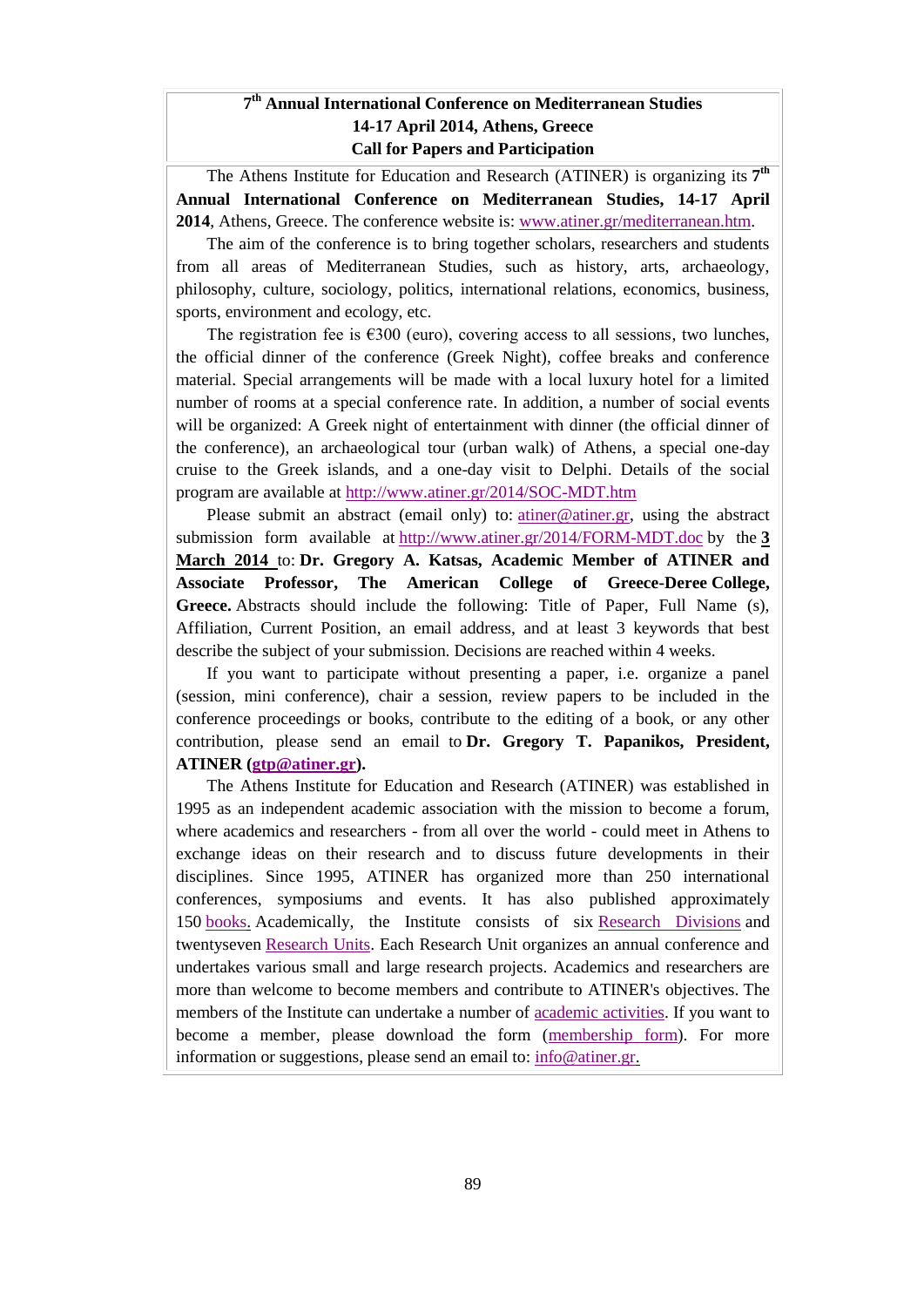#### **8th Annual International Conference on Global Studies: Business, Economic, Social and Cultural Aspects, 18-21 December 2014, Athens, Greece Call for Papers and Participation**

The Athens Institute for Education and Research (ATINER) will hold its **8 th Annual International Conference on Global Studies: Business, Economic, Social and Cultural Aspects, 18-21 December 2014, Athens, Greece.** The aim of the conference is to give an opportunity to participants to present their work to academics and researchers from different disciplines. Papers are considered from all areas of Business, Social Sciences, Arts and Humanities. There are no specific themes. You may participate as a panel organizer, a presenter of a paper, chairperson of a session or as an observer. For more information, visit the conference website [http://www.atiner.gr/cbc.htm.](http://www.atiner.gr/cbc.htm) All papers are peer reviewed and published by ATINER in its specialized volumes of books [\(http://www.atiner.gr/docs/BOOK\\_PUBLICATIONS.htm\)](http://www.atiner.gr/docs/BOOK_PUBLICATIONS.htm). Also, the abstracts and the submitted papers are published after the conference in ATINER's series of [abstract](http://www.atiner.gr/docs/ABSTRACT-PUBLICATIONS.htm)  [books](http://www.atiner.gr/docs/ABSTRACT-PUBLICATIONS.htm) and [conference papers.](http://www.atiner.gr/papers.htm)

Special arrangements will be made with a local luxury hotel for a limited number of rooms at a special conference rate. In addition, a number of special events will be organized: A Greek night of entertainment with dinner, a special one-day cruise to selected Greek islands, an archaeological tour of Athens and a visit to Delphi.

Fee structure information is available on [www.atiner.gr/fees.htm.](http://www.atiner.gr/fees.htm)

Accompanying persons pay no registration fee, but only the cost of the activity they want to participate in. Co-authors are not considered to be "accompanying" persons and they pay the registration fee only if they participate in the conference. If you think that you can contribute, please send an abstract of about 300 words, via email [atiner@atiner.gr](mailto:atiner@atiner.gr)

before **3 November 2014** to: Dr. Gregory T. Papanikos, President, ATINER. Abstracts should include: Title of Paper, Family Name(s), First Name(s), Institutional Affiliation, Current Position, an email address and at least 3 keywords that best describe the subject of the submission. Please use the abstract submitting form available at [http://www.atiner.gr/2014/FORM-CBC.doc.](http://www.atiner.gr/2014/FORM-CBC.doc) Announcement of the decision is made within 4 weeks after submission, which includes information on registration deadlines and paper submission requirements. If you want to participate without presenting a paper, i.e. organize a mini conference or a panel (session), chair a session, evaluate papers to be included in the conference proceedings or books, contribute to the editing of a book, or any other contribution, please send an email to **Dr. Gregory T. Papanikos, President, ATINER & Honorary Professor, University of Stirling, UK** [\(gregory.papanikos@stir.ac.uk\)](mailto:gregory.papanikos@stir.ac.uk).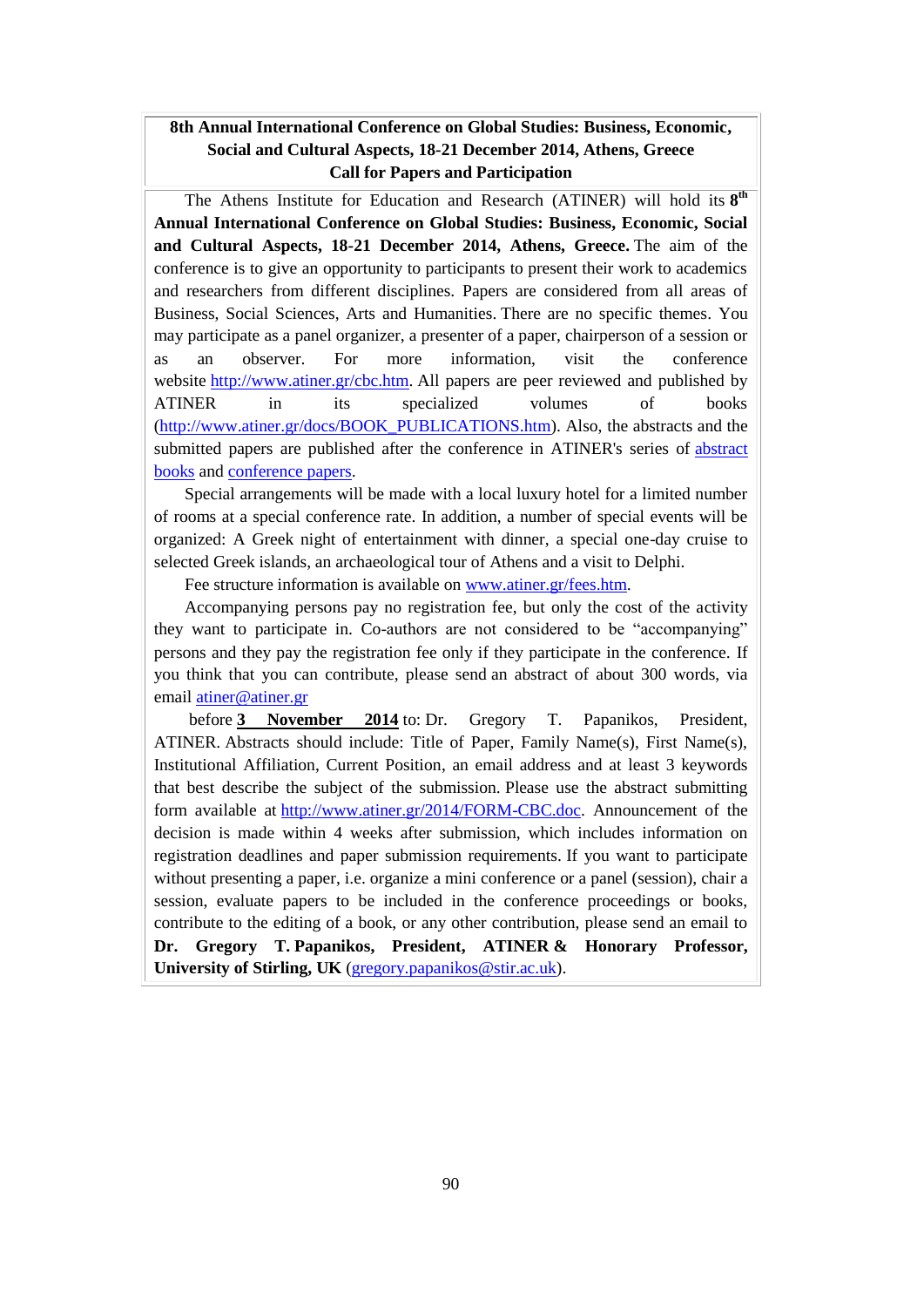### **8 th Annual International Conference on Mediterranean Studies, 30-31 March & 1-2 April 2015, Athens, Greece Call for Papers and Participation**

The Athens Institute for Education and Research (ATINER) organizes its **8 th Annual International Conference on Mediterranean Studies** which will be held in Athens, Greece on 30-31 March & 1-2 April 2015. The conference website is: [www.atiner.gr/mediterranean.htm.](http://www.atiner.gr/mediterranean.htm)

The aim of the conference is to bring together scholars, researchers and students from all areas of Mediterranean Studies, such as history, arts, archaeology, philosophy, culture, sociology, politics, international relations, economics, business, sports, environment and ecology, etc.

Fee structure information is available on [www.atiner.gr/fees.htm.](http://www.atiner.gr/fees.htm)

Special arrangements will be made with a local luxury hotel for a limited number of rooms at a special conference rate. In addition, a number of special events will be organized: A Greek night of entertainment with dinner, a special one-day cruise to selected Greek islands, an archaeological tour of Athens and a one-day visit to Delphi. Details of the social program are available at [http://www.atiner.gr/2015/SOC-MDT.htm.](http://www.atiner.gr/2015/SOC-MDT.htm)

Please submit an abstract (email only) to:  $atiner@atiner.gr$ , using the abstract submission form available at [http://www.atiner.gr/2015/FORM-](http://www.atiner.gr/2015/FORM-MDT.doc)[MDT.doc](http://www.atiner.gr/2015/FORM-MDT.doc) by the **30 November 2014** to: **Dr. Gregory A. Katsas, Academic Member of ATINER and Associate Professor, The American College of Greece-Deree College, Greece.** Abstracts should include the following: Title of Paper, Full Name (s), Affiliation, Current Position, an email address, and at least 3 keywords that best describe the subject of your submission. Decisions are reached within 4 weeks.

If you want to participate without presenting a paper, i.e. organize a panel (session, mini conference), chair a session, review papers to be included in the conference proceedings or books, contribute to the editing of a book, or any other contribution, please send an email to **Dr. Gregory T. Papanikos, President, ATINER & Honorary Professor, University of Stirling, UK** [\(gregory.papanikos@stir.ac.uk\)](mailto:gregory.papanikos@stir.ac.uk).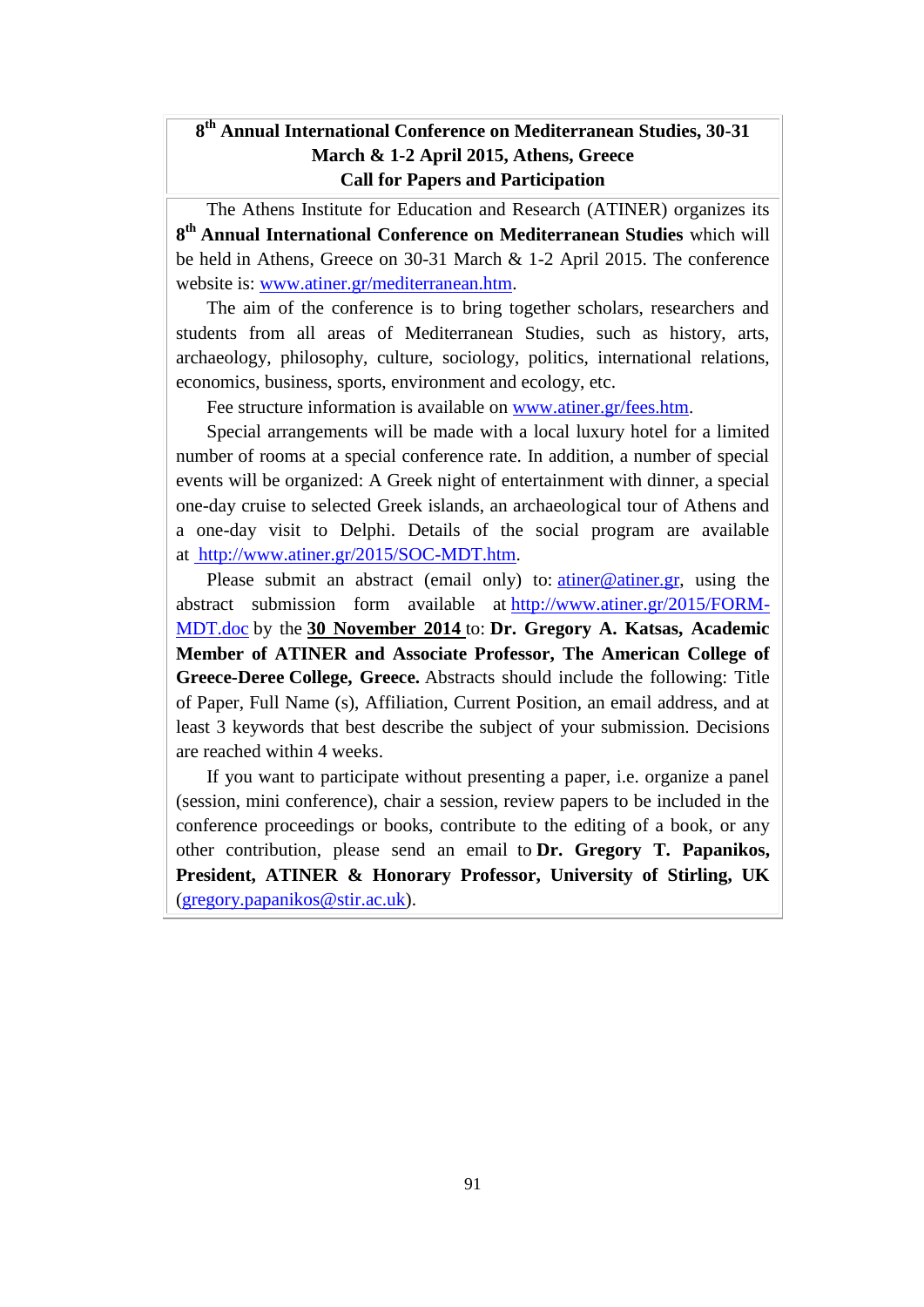## **11 th Annual International Conference on Tourism, 8-11 June 2015, Athens, Greece Call for Papers and Participation**

The [Tourism Research Unit](http://www.atiner.gr/TOURISM-UNIT.htm) of the Athens Institute for Education and Research (ATINER) organizes its **11th Annual International Conference on Tourism, 8-11 June 2015, Athens, Greece**. The conference website is: [http://www.atiner.gr/tourism.htm.](http://www.atiner.gr/tourism.htm)

The aim of the conference is to bring together scholars, researchers and students from all areas of Tourism. Areas of interest include (**but are not confined to**):

- Tourism and Economic Development
- Tourism Geography
- National and Regional Tourism Policy
- European Union's Tourism Policy
- Mega Events (Olympics Games) and Tourism
- Hotel Management and Marketing
- Restaurant Management and Marketing
- Tourism Economics
- Tourism Marketing
- Tourism Management
- Tourism (Travel) Law
- Travel Agents and Tour Operators
- Sports Tourism
- International Tourist Organizations (i.e. WTO, WTTC etc).
- Tourism Research and Methodology
- Tourism, Recreation and Leisure
- Tourism Education

You may participate as panel organizer, presenter of one paper, chair a session or observer. For programs of previous conferences and other information. **please** visit the conference website: [http://www.atiner.gr/tourism.htm.](http://www.atiner.gr/tourism.htm)

Fee structure information is available on [www.atiner.gr/fees.htm.](http://www.atiner.gr/fees.htm)

Special arrangements will be made with a local luxury hotel for a limited number of rooms at a special conference rate. In addition, a number of special events will be organized: A Greek night of entertainment with dinner, a special one-day cruise to selected Greek islands, an archaeological tour of Athens and a one-day visit to Delphi. Details of the social program are available at [http://www.atiner.gr/2015/SOC-TOU.htm.](http://www.atiner.gr/2015/SOC-TOU.htm)

Please submit an abstract (email only) to:  $atiner@atiner.gr$ , using the abstract submission form available at [http://www.atiner.gr/2015/FORM-](http://www.atiner.gr/2015/FORM-TOU.doc)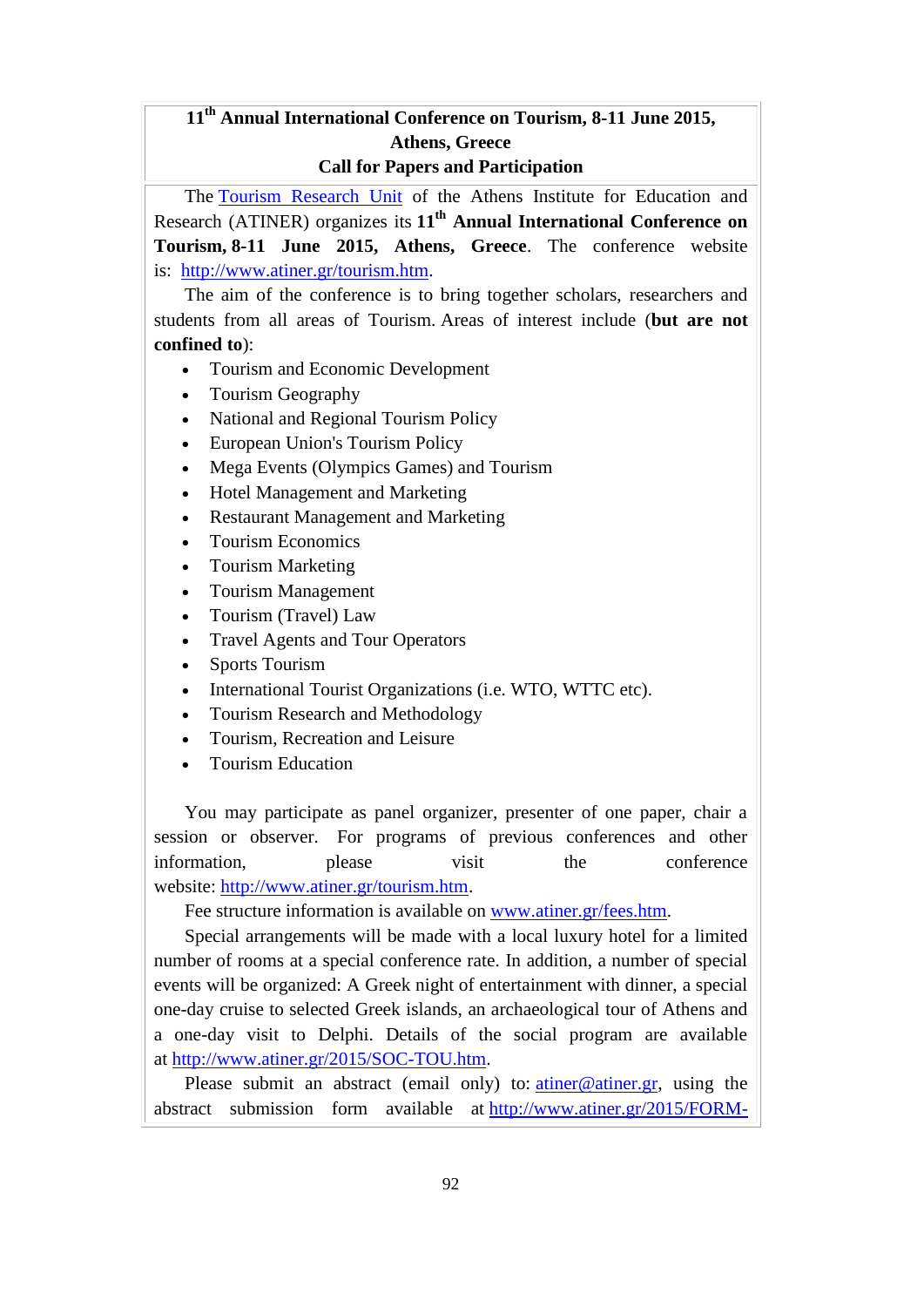TOU.doc by the **10 November 2014** to: Dr. Valia Kasimati, Head, Tourism Research Unit, ATINER. Abstracts should include the following: Title of Paper, Full Name (s), Affiliation, Current Position, an email address, and at least 3 keywords that best describe the subject of your submission. Decisions are reached within 4 weeks.

If you want to participate without presenting a paper, i.e. organize a panel (session, mini conference), chair a session, review papers to be included in the conference proceedings or books, contribute to the editing of a book, or any other contribution, please send an email to **Dr. Gregory T. Papanikos, President, ATINER & Honorary Professor, University of Stirling, UK** [\(gregory.papanikos@stir.ac.uk\)](mailto:gregory.papanikos@stir.ac.uk).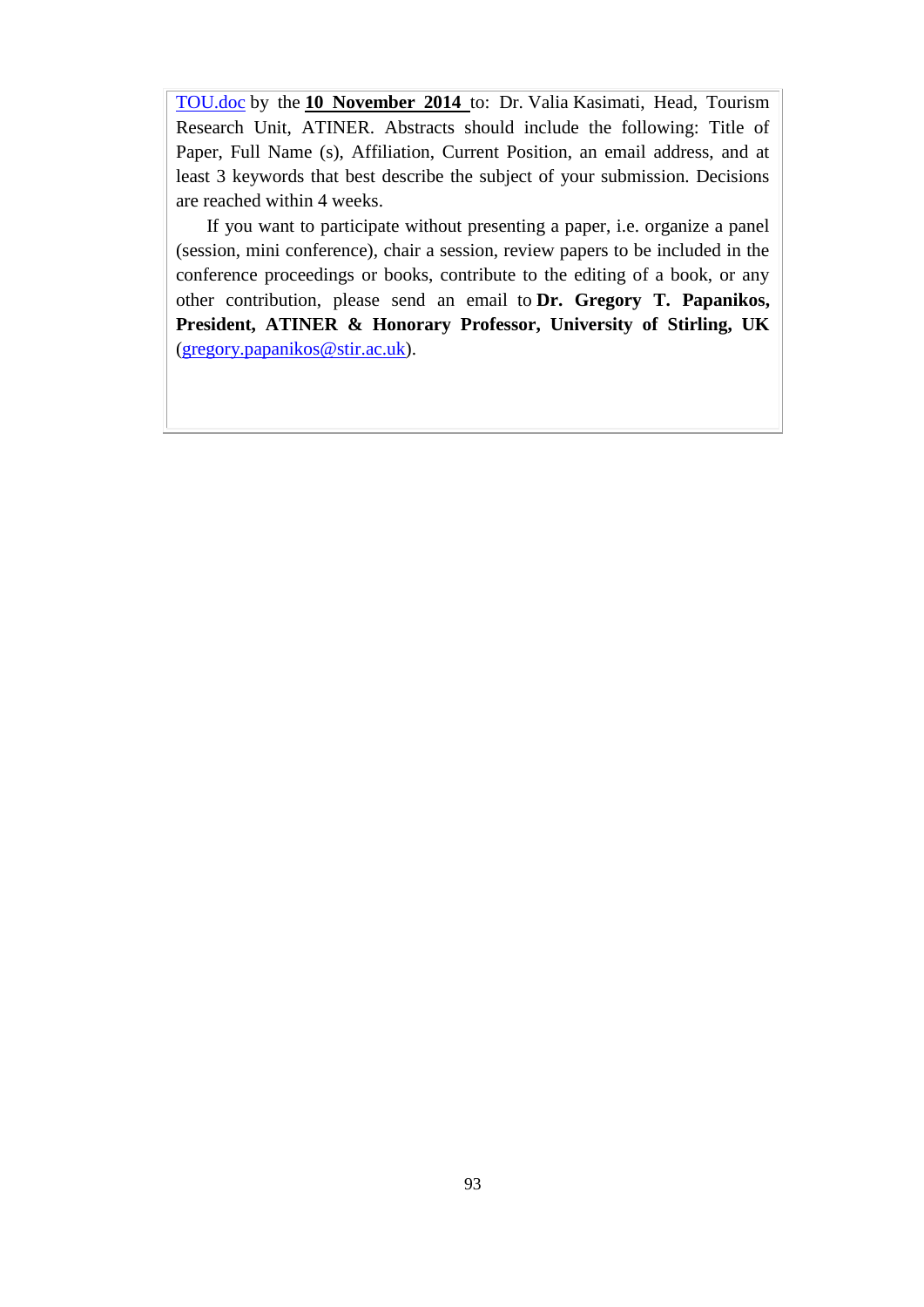| 2012 | Tourism<br>Destinations<br>and Tourism<br>Businesses:<br>Issues of<br>Competition<br>and<br>Cooperation | Nathalie<br>Homlong                                | Table of<br><b>Contents</b> | 2012 | Tourism<br>Destinations and<br>Tourism<br><b>Businesses:</b> Issues<br>of Competition<br>and Cooperation |
|------|---------------------------------------------------------------------------------------------------------|----------------------------------------------------|-----------------------------|------|----------------------------------------------------------------------------------------------------------|
| 2010 | Challenges<br>and Prospects<br>in Tourism<br>Research                                                   | Margarita<br>Kefalaki &<br>Daniel Tixier           | Table of<br><b>Contents</b> | 2010 | Challenges and<br>Prospects in<br><b>Tourism Research</b>                                                |
| 2007 | Essays on<br>Tourism<br>Research                                                                        | Margarita<br>Kefalaki &<br>Gregory T.<br>Papanikos | Table of<br><b>Contents</b> | 2007 | Essays on<br><b>Tourism Research</b>                                                                     |
| 2007 | Issues on<br>Tourism<br>Policy                                                                          | Mike-Frank G.<br>Epitropoulos                      | Table of<br><b>Contents</b> | 2007 | <b>Issues on Tourism</b><br>Policy                                                                       |
| 2006 | Contemporary<br>Issues in<br>Tourism:<br>Perspectives<br>and<br>Challenges                              | <b>Nicolas</b><br>Papadopoulos                     | Table of<br><b>Contents</b> | 2006 | Contemporary<br>Issues in Tourism:<br>Perspectives and<br>Challenges                                     |

## **Recent Books Published by the [Tourism Research Unit](http://www.atiner.gr/TOURISM-UNIT.htm)**

The full list of ATINER's publications is available on <http://www.atiner.gr/Publications.htm>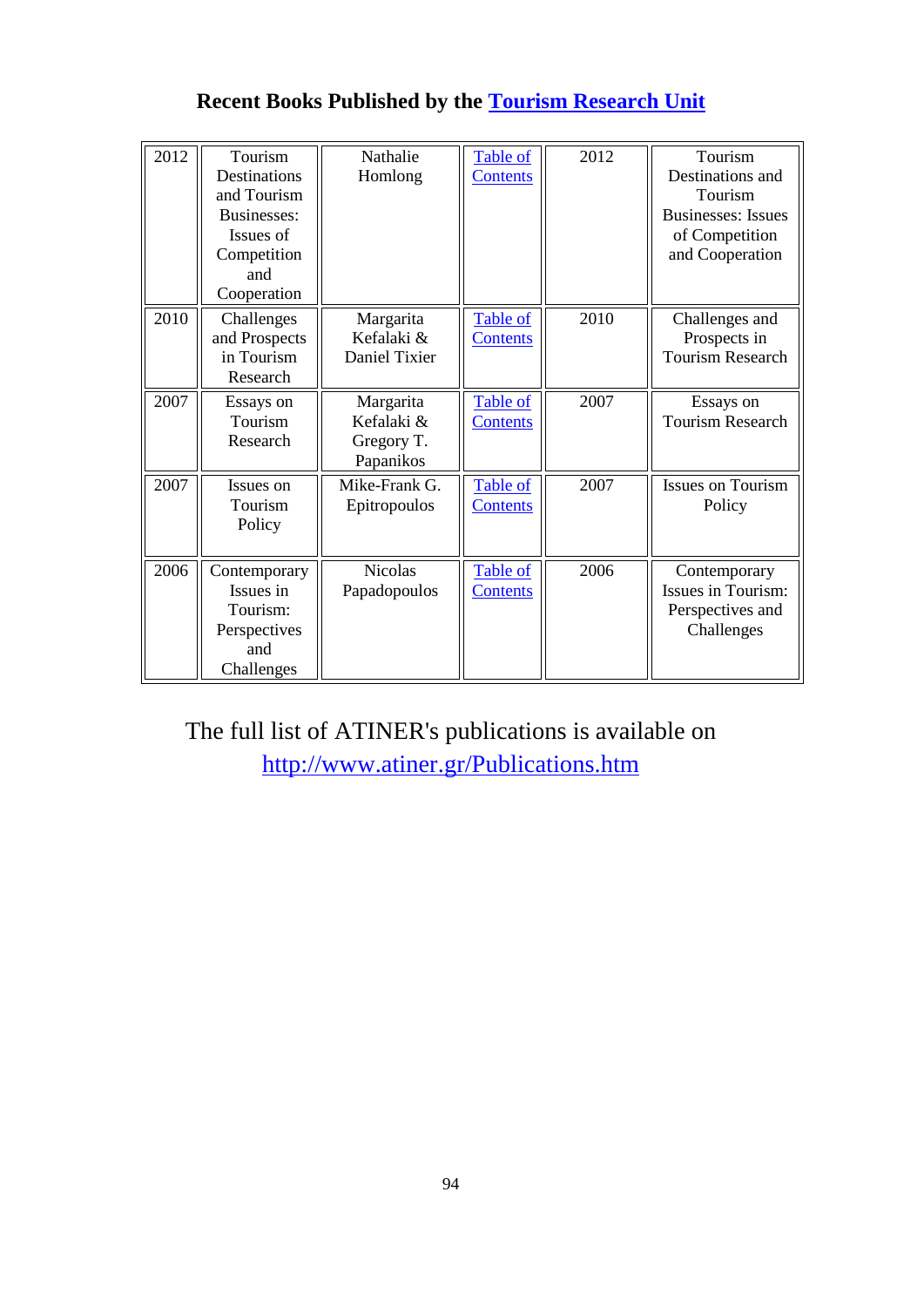The **Academic Committee** consists of (a) the Executive Committee Members (b) the Heads and Deputy Heads of the Institute's [Research Units](http://www.atiner.gr/RESEARCH-DIVISIONS.htm) (c) Academics Responsible for a Conference and (d) Distinguished Professors.

- 1. Dr. Gregory T. Papanikos, President, ATINER, Greece.
- 2. Dr. Nicholas Pappas, Vice-President of Academics, ATINER, Greece & Professor, Sam Houston University, USA.
- 3. Dr. Panagiotis Petratos, Vice President of ICT, ATINER & Associate Professor of Computer Information Systems, California State University, Stanislaus, USA.
- 4. Dr. George Poulos, Vice President of Research, ATINER & Emeritus Professor, University of South Africa, South Africa.
- 5. Dr. Chris Sakellariou, Vice President of Financial Affairs, ATINER, Greece & Associate Professor, Nanyang Technological University, Singapore.
- 6. Dr. Zoe Boutsioli, Secretary General, ATINER & Instructor, Open University of Greece.

7. Dr. Nicolas Papadopoulos, Distinguished Academic Member, ATINER & Chancellor's Professor & Professor of Marketing and International Business, Director, International Business Study Group, Eric Sprott School of Business, Carleton University, Canada.

- 8. Dr. Michael P. Malloy, Director, Business and Law Research Division, ATINER & Distinguished Professor, McGeorge School of Law, University of the Pacific, **I**ISA.
- 9. Dr. Nicholas N. Patricios, Director, Engineering & Architecture Research Division, ATINER & Professor & Dean Emeritus, School of Architecture, University of Miami, USA.
- 10. Dr. Ioannis Stivachtis, Director, Social Sciences Research Division, ATINER & Director, Int'l Studies Program Virginia Tech-Virginia Polytechnic Institute & State University, USA.
- 11. Dr. Mert Uydaci, Director, Human Development Research Division, ATINER & Professor, Marmara University, Turkey.
- 12. Dr. David Philip Wick, Director, Arts and Humanities Research Division, ATINER & Professor of History, Gordon College, USA.
- 13. Dr. Nicolas Abatzoglou, Head, Environment Research Unit, ATINER & Professor, Department of Chemical & Biotechnological Engineering, University of Sherbrook, Canada, Chair Pfizer, PAT in Pharmaceutical Engineering, Director GREEN-TPV and GRTP-C & Pwelcomes.
- 14. Dr. Vladimir Akis, Head, Mathematics & Statistics [Research Unit,](http://www.atiner.gr/docs/MATHEMATICS_UNIT.htm) ATINER & Professor of Mathematics and Computer Science, California State University, Los Angeles, USA.
- 15. Mr. Christos Anagnostopoulos, Head, Sports Research Unit, ATINER & Lecturer, Coventry University, U.K.
- 16. Dr. Stephen Andrew Arbury, Head, Visual and Performing Arts Research Unit, ATINER & Professor of Art History, Radford University, USA.
- 17. Dr. Tala Awada, Head[, Agriculture Research Unit,](http://www.atiner.gr/AGRICULTURE_UNIT.htm)  ATINER & Professor, University of Nebraska, USA.
- 18. Dr. Sharon Bolton, Head, Management Research Unit ATINER & Professor of Organizational Analysis - Director of Research, The Management School, University of Stirling, UK.
- 19. Dr. Jayoung Che, Head, History Research Unit, ATINER & Research Professor, Institute for the Mediterranean Studies, Pusan University of Foreign Studies, Republic of Korea.
- 20. Dr. Paul Contoyannis, Head, Health Research Unit, ATINER & Associate Professor, McMaster University, Canada.
- 21. Dr. David A. Frenkel, Head[, Law Research Unit,](http://www.atiner.gr/docs/LAW_UNIT.htm)  ATINER & Professor, Ben-Gurion University, Beer-Sheva, Israel.
- 22. Dr. Patricia Hanna, Head, Philosophy Research Unit, ATINER & Professor, University of Utah, USA.
- 23. Dr. Valia Kasimati, Head, Tourism Research Unit, ATINER.
- 24. Dr. Gregory A. Katsas, Head, Sociology Research Unit, ATINER & Associate Professor, The American College of Greece-Deree College, Greece.
- 25. Dr. Peter Koveos, Head[, Accounting & Finance](http://www.atiner.gr/docs/ACCOUNTING_UNIT.htm)  [Research Unit,](http://www.atiner.gr/docs/ACCOUNTING_UNIT.htm) ATINER & Professor of Finance, Syracuse University, USA.
- 26. Dr. Alexander Makedon, Head, Education Research Unit, ATINER & Professor of Philosophy of Education, Arellano University in Manila, Philippines.
- 27. Dr. Yorgo Pasadeos, Head[, Mass Media and](http://www.atiner.gr/docs/MEDIA_UNIT.htm)  [Communication Research Unit,](http://www.atiner.gr/docs/MEDIA_UNIT.htm) ATINER & Professor Emeritus, University of Alabama, USA.
- 28. Dr. Thanos Patelis, Head, Psychology Research Unit, ATINER, Senior Associate, Center for Assessment, USA & Research Scholar, Graduate School of Education, Fordham University, USA.
- 29. Dr. John Roufagalas, Head, Economics Research Unit, ATINER & Professor of Economics, Troy University, USA.
- 30. Dr. Gilda Socarras, Head, Languages & Linguistics Research Unit, ATINER & Assistant Professor, Auburn University, USA.
- 31. Dr. Theodore Trafalis, Head[, Industrial Engineering](http://www.atiner.gr/INDUSTRIAL-UNIT.htm)  [Research Unit,](http://www.atiner.gr/INDUSTRIAL-UNIT.htm) ATINER & Professor of Industrial and Systems Engineering, The University of Oklahoma, USA.
- 32. Dr. Cleopatra Veloutsou, Head[, Marketing Research](http://www.atiner.gr/docs/MARKETING_UNIT.htm)  [Unit,](http://www.atiner.gr/docs/MARKETING_UNIT.htm) ATINER & Senior Lecturer in Marketing, University of Glasgow, U.K.
- 33. Dr. Thomas Attard, Academic Member, ATINER & Associate Research Professor, Arizona State University, USA.
- 34. Dr. Vasileios Filios, Academic Member, ATINER & Associate Professor, University of Ioannina, Greece.
- 35. Dr. Constantine Georgakis, Academic Member, ATINER & Associate Professor, DePaul University, USA.
- 36. Dr. Nota Klentrou, Academic Member, ATINER & Professor, Department of Physical Education & Kinesiology, Brock University, Canada.
- 37. Dr. Maria Konstantaki, Academic Member, ATINER & Lecturer, Buckinghamshire New University, UK.
- 38. Dr. Ethel Petrou, Academic Member, ATINER & Professor and Chair, Department of Physics, Erie Community College-South, State University of New York, USA.
- 39. Dr. Andreas Toupadakis, Academic Member, ATINER & Lecturer, University of California, Davis, **I**ISA.
- 40. Dr. David M. Wood, Academic Member, [Health](http://www.atiner.gr/docs/HEALTH_UNIT.htm)  [Research Unit](http://www.atiner.gr/docs/HEALTH_UNIT.htm) and [Chemistry Research Unit,](http://www.atiner.gr/CHEMISTRY-UNIT.htm)  ATINER & Research Fellow, Institute of Pharmaceutical Sciences, King's College London, U.K.
- 41. Dr. Peter Yannopoulos, Academic Member, ATINER & Professor, Brock University, Canada.
- 42. Dr. Barbara Zagaglia, Academic Member, ATINER & Assistant Professor, Polytechnic University of Marche, Italy.